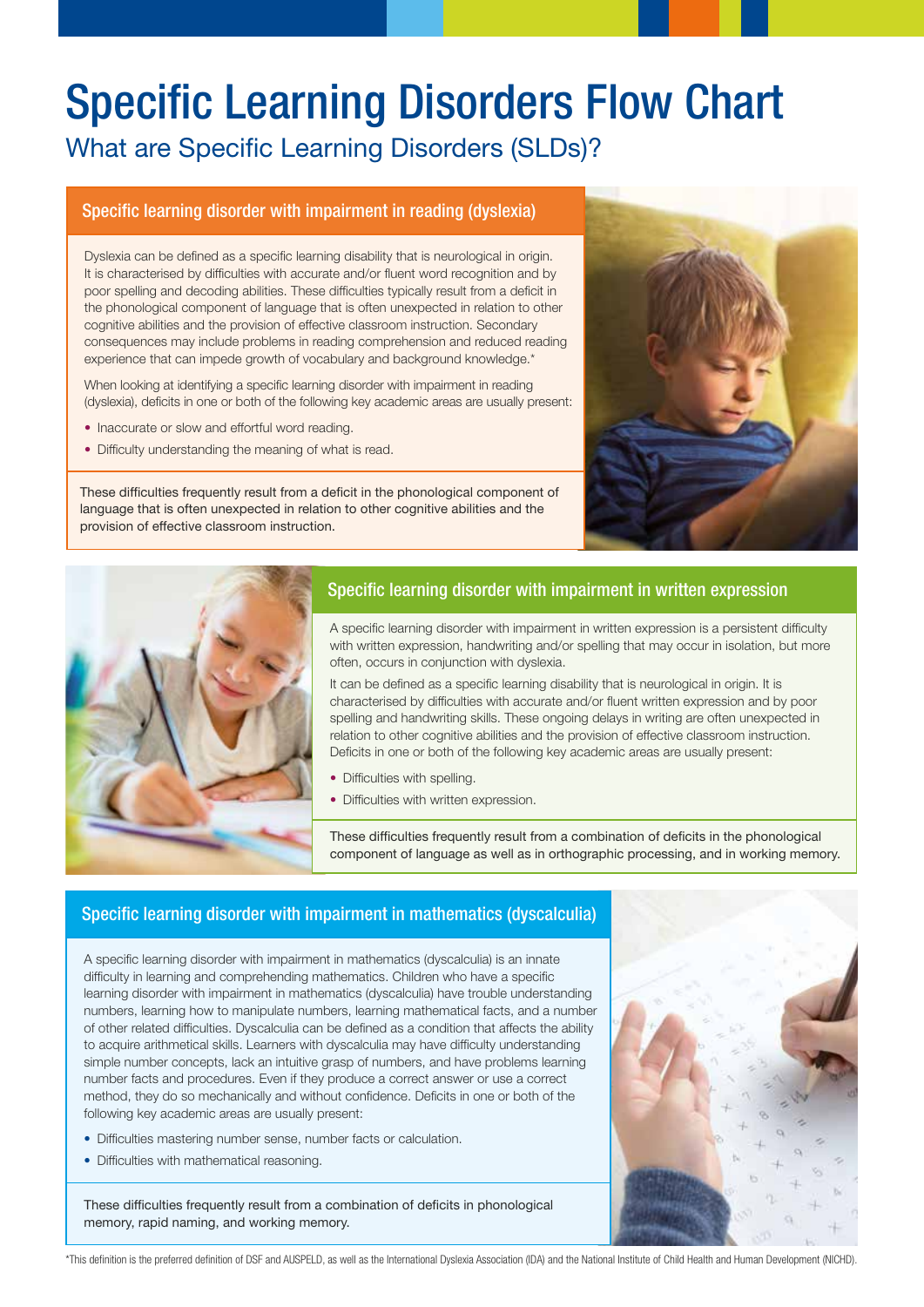# Specific Learning Disorders Flow Chart supporting people with learning

|                                                           | <b>Functional Impact Within the Classroom</b>                                                                                                                                                                                                               | Implications for Intervention                                                                                                                                                                                                                                                                                                      | <b>Possible Adjustments and Accommodations</b>                                                                                                                                                                                                                                                           |
|-----------------------------------------------------------|-------------------------------------------------------------------------------------------------------------------------------------------------------------------------------------------------------------------------------------------------------------|------------------------------------------------------------------------------------------------------------------------------------------------------------------------------------------------------------------------------------------------------------------------------------------------------------------------------------|----------------------------------------------------------------------------------------------------------------------------------------------------------------------------------------------------------------------------------------------------------------------------------------------------------|
| <b>SLD with</b><br>impairment<br>in reading               | Accuracy - often reads single words both aloud<br>and silently incorrectly, frequently guesses words,<br>has difficulty sounding out words, and an inability<br>to read unfamiliar words, reducing ability to<br>comprehend text.                           | • Focus on developing phonological awareness<br>and phonemic awareness skills to strengthen the<br>understanding of the sound structure of words and<br>the ability to hear and manipulate the sounds in words.<br>• Improve phonics knowledge using a Structured<br>Synthetic Phonics (SSP) Program.                              | • Remove the reading component of tasks of tests that are not literacy focusse<br>providing a reading buddy or utilising assistive technology such as a reading<br>• Provide information in other formats rather than written form alone.                                                                |
|                                                           | Fluency - reading is slow and laboured with<br>frequent pauses and hesitations, reducing ability<br>to recall and comprehend text.                                                                                                                          | • Ensure phonics knowledge is consolidated with a SSP<br>Program.<br>• Use repeated oral readings of simple, decodable text<br>with an initial focus on accuracy and gradually increasing<br>in speed.                                                                                                                             | • Allow extra time to complete reading, particularly during tests.<br>• Reduce the amount of reading that is expected.                                                                                                                                                                                   |
|                                                           | <b>Comprehension</b> – may read text accurately<br>and fluently but not understand the sequence,<br>relationships, inferences, or deeper meanings<br>of what is read.                                                                                       | • Ensure reading accuracy and fluency abilities are targeted.<br>• Develop oral comprehension skills, including<br>receptive vocabulary.<br>• Teach specific reading comprehension strategies.<br>• Teach the use of comprehension aids, such as highlighting<br>key information.                                                  | • Use story maps and graphic organisers to assist with gaining<br>meaning from passages.<br>• Simplify written questions and instructions.                                                                                                                                                               |
| <b>SLD with</b><br>impairment<br>in written<br>expression | Accuracy - may add, omit or substitute vowels<br>or consonants when spelling, may produce similar<br>looking words, or words with a similar meaning,<br>and reduced ability to write fluently due to poor<br>spelling skills.                               | • Develop phonological awareness and phonemic<br>awareness skills.<br>• Improve phonics knowledge using a SSP Program.<br>• Develop knowledge of orthographic rules.<br>• Introduce and explain homophones.<br>• Develop knowledge of word origins.                                                                                | • Allow content knowledge to outweigh spelling in written expression tasks.<br>• Provide a word bank or glossary of terms relevant to the topic.<br>• Encourage the use of assistive technology when the purpose of the assessm<br>is not spelling (e.g. word prediction software, talking spell check). |
|                                                           | Grammar - makes multiple grammatical or<br>punctuation errors within sentences.                                                                                                                                                                             | • Explicitly teach grammar and punctuation skills using<br>resources such as 'How to' book series or 'Grammar<br>Magic' program, 'Jumpstart! Grammar'.<br>• Utilise a program that focuses on developing oral<br>understanding and learning of the story to scaffold the<br>writing process, such as the Talk for Writing program. | • Issue writing guidelines, templates, and paragraph headings to support the s<br>of extended writing.<br>• Provide access to a computer for written work and make sure that editing feat<br>and the spellchecker are used.                                                                              |
|                                                           | Clarity - employs poor paragraph organisation<br>and written expression of ideas lacks clarity.                                                                                                                                                             | • Teach strategies that enable students to combine<br>sentences to form well-structured paragraphs.<br>• Use a program that introduces the process of writing<br>based on planning and outlining, drafting, revising and<br>editing, and writing a final copy in a clearly structured,<br>logical sequence.                        | • Provide alternative modes of assessment such as oral work, illustration, or m<br>choice formats, as a substitute for a long written assignment.<br>• Provide a framework or scaffolding for extended writing tasks.                                                                                    |
| <b>SLD with</b><br>impairment in<br>mathematics           | Number Sense and Memorisation of<br><b>Number Facts</b> - has poor understanding of<br>$2 + 2 = ?$<br>numbers, their magnitude, and relationships; and<br>counts on fingers to add single-digit numbers<br>instead of recalling the math facts as peers do. | • Explicitly teach counting on/back, step counting and<br>number recognition utlising visual aids and a concrete<br>apparatus such as number squares and bead strings.<br>• Utilise maths games and activities that develop numerosity<br>and numbersense, and maths facts, such as the Paul<br>Swan series of books.              | • Allow the use of a calculator and/ or computer software programs.<br>• Provide a times table chart for use during mathematical calculations and<br>multi-step problems.<br>• Adjust the amount of maths work and/or amount of time.                                                                    |
|                                                           | Accurate or Fluent Calculation - gets lost in<br>the midst of arithmetic computation and may<br>$+ -$<br>$x =$<br>switch procedures.                                                                                                                        | • Utilise number lines to teach early calculation skills.<br>• Teach foundational knowledge and proceed in small<br>progressive steps with frequent repetition of material<br>and practise of skills until they appear to be mastered.<br>• Teach a strategic approach for practicing and<br>recalling information.                | • Provide graph paper to assist in the organisation of digits when completing<br>maths sums.<br>• Provide a list or diagram of steps in a mathematical process.                                                                                                                                          |
|                                                           | Accurate Maths Reasoning - has severe<br>$X+Y=$<br>difficulty applying mathematical concepts, facts,<br>or procedures to solve quantitative problems.                                                                                                       | • Utilise a comprehensive mental mathematics program such<br>as Junior Elementary Maths Mastery or Elementary Maths<br>Mastery Program.<br>• Vary instructional strategies, using different manipulatives,<br>examples and visual aids as necessary to assist<br>student's understanding.<br>• Pre-teach math vocabulary.          | • Make problems easier to understand by revising sentences to be shorter and<br>more direct.                                                                                                                                                                                                             |



## Other Factors to consider



#### Cognitive Overload

Often, a lack of cumulative knowledge as a result of ongoing difficulties in one or more of these specific aspects of learning, in combination with underlying processing difficulties, may result in feelings of stress or pressure within the classroom, increases in anxiety particularly during timed tasks, and difficulty dealing with large tasks, large amounts of information or lengthy instructions.

- Use explicit teaching strategies to focus on areas of need.
- Check for understanding of task requirements, particularly as complexity increases.
- Explicitly teach planning and organisation strategies to help students manage lengthy tasks.
- Limit memory demands through the teaching of memory aides such as mnemonics and the use of concrete manipulatives.

#### Socioemotional Impact

Ongoing difficulties in one or more of these aspects of learning can often result in, low self-esteem or academic self-concept, feelings of anxiety when encountering tasks they find difficult, and even depression. Behaviours such as school refusal, distractibility, inattention, and misbehaviour can sometimes result.

- Utilise a school based program to develop coping skills, goal setting, positive thinking, problem solving and assertiveness such as "Success and Dyslexia".
- If there is a mental health problem present alongside a learning disability, this needs to be addressed, both for the child's wellbeing and to improve the effectiveness of remediation attempts. Support from a Psychologist or therapist may be required.

ocussed by pading pen.

- 
- ssessment

#### <sup>the</sup> structure

ting features

n, or multiple